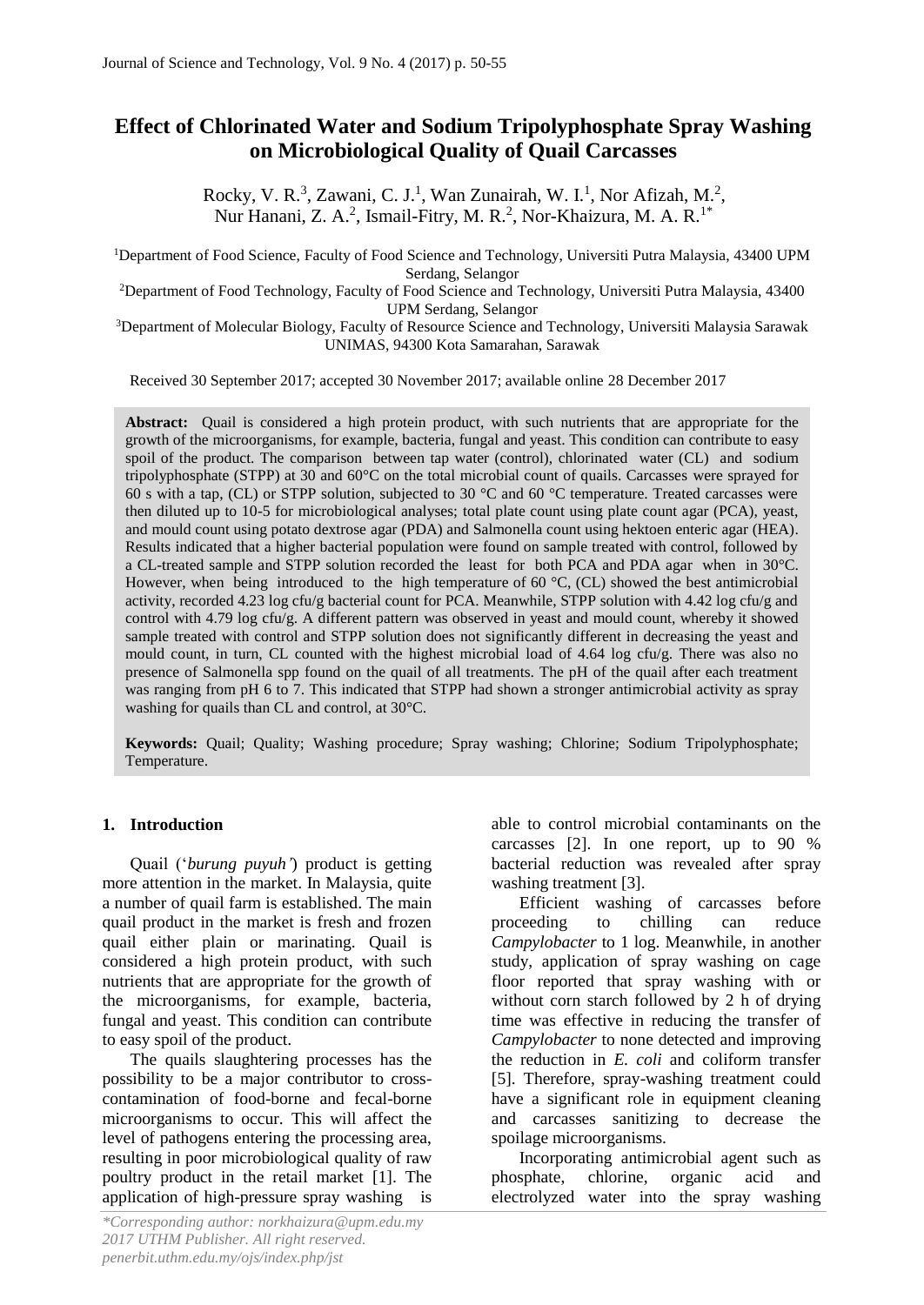treatment will greatly enhance the effectiveness this treatment. This has been proved by a research, which stated that chemical spraying had shown an important reduction in both total aerobes and *Salmonella* contamination compared to the water spray [6]. Furthermore, the addition of bactericidal chemicals or utilizing high-temperature water has been proved to increase the effectiveness of spray washing treatment in eliminating bacterial contamination of broiler carcasses [7].

Even though most of the references used in this research were taken mainly focusing on the chemical-pathogenic bacteria effect, instead of the spoilage bacteria itself, the differences can be neglected as had been described that spoilage organism was more susceptible to antibacteria treatment [8].

Therefore, the objective of this study is to determine the effectiveness of chlorinated water and sodium tripolyphosphate spray washing on the microbiological quality of quail carcasses.

## **2. Methodologies**

**Quail Samples.** Quail carcasses were obtained from a farm and brought to the laboratory in the icebox. The treatments were carried out immediately once reach to the laboratory.

**Spray Washing Treatments.** Three chemicals were evaluated in the spraying treatments, including tap water as a control, chlorine solution, and sodium tripolyphosphate solution:

a) Tap water (control); total chlorine concentration for tap water was 0.75 mg/L [9], and initial pH was recorded as 7.26

b) Chlorinated solution: 50 mg/L of chlorinated water (pH 7.29) was prepared by mixing approximately 2 mL of 6.15 % commercial bleach in 2 L of tap water.

c) STPP solution: 10 % STPP solution with a pH of 9.14 was prepared by adding 37 g of STPP powder into 1 L distilled water. The initial pH of tap, chlorine, and STPP water was measured using a handheld pH- meter before spraying.

**Spraying Washing Procedure.** During the washing treatments, the quails were placed on a sterile tray. The spray washing treatment using different antimicrobial agents were applied using a 1 L spray bottle. The quails were sprayed for 30 seconds for each side.

**Microbiological Analysis.** 25g of the quail carcasses was serial diluted by adding 225 mL of 0.1 % sterile peptone water to the stomacher bags containing the carcasses and homogenized using a stomacher machine for 1 min.

The total plate count (TPC) and yeast and mold count of the carcass were enumerated on plate count agar, incubated at 37°C for 1 d, and yeast and mold count were enumerated on acidified potato dextrose agar incubated at 37°C for 3 d. Meanwhile, *Salmonella* spp incubated in hektoen enteric agar at 37°C for 5 d.

**Psychochemical Analysis.** The pH of each sample was recorded before and after the samples had been treated by their respective treatments. The external appearance and condition of the quails also being observed to examined any physical effect of the antimicrobial agents and temperature.

**Statistical Analyses.** Data from the 3 trials were combined for statistical analyses due to insignificant trial differences or interactions. Group means of data for the number of microorganisms recovered from the carcasses were compared to determine significant differences in the size of microbial populations recovered from carcasses sprayed with tap, chlorinated, STPP water via spraying treatment. Data were also analyzed to determine significant differences in the number of microorganisms recovered from the carcasses sprayed with the same solution. The lower limit of detection of the plating procedure used was 30 CFU/g and highest limit was 300 CFU/g.

### **3. Results**

Total plate count (TPC) of spray washed quails at 30 and 60°C were presented in Fig.1 and 2, respectively. The result also proved that temperature is an essential factor in reducing the bacterial number.



**Fig. 1** Total plate count of quails treated with chlorinated and STPP solution at 30°C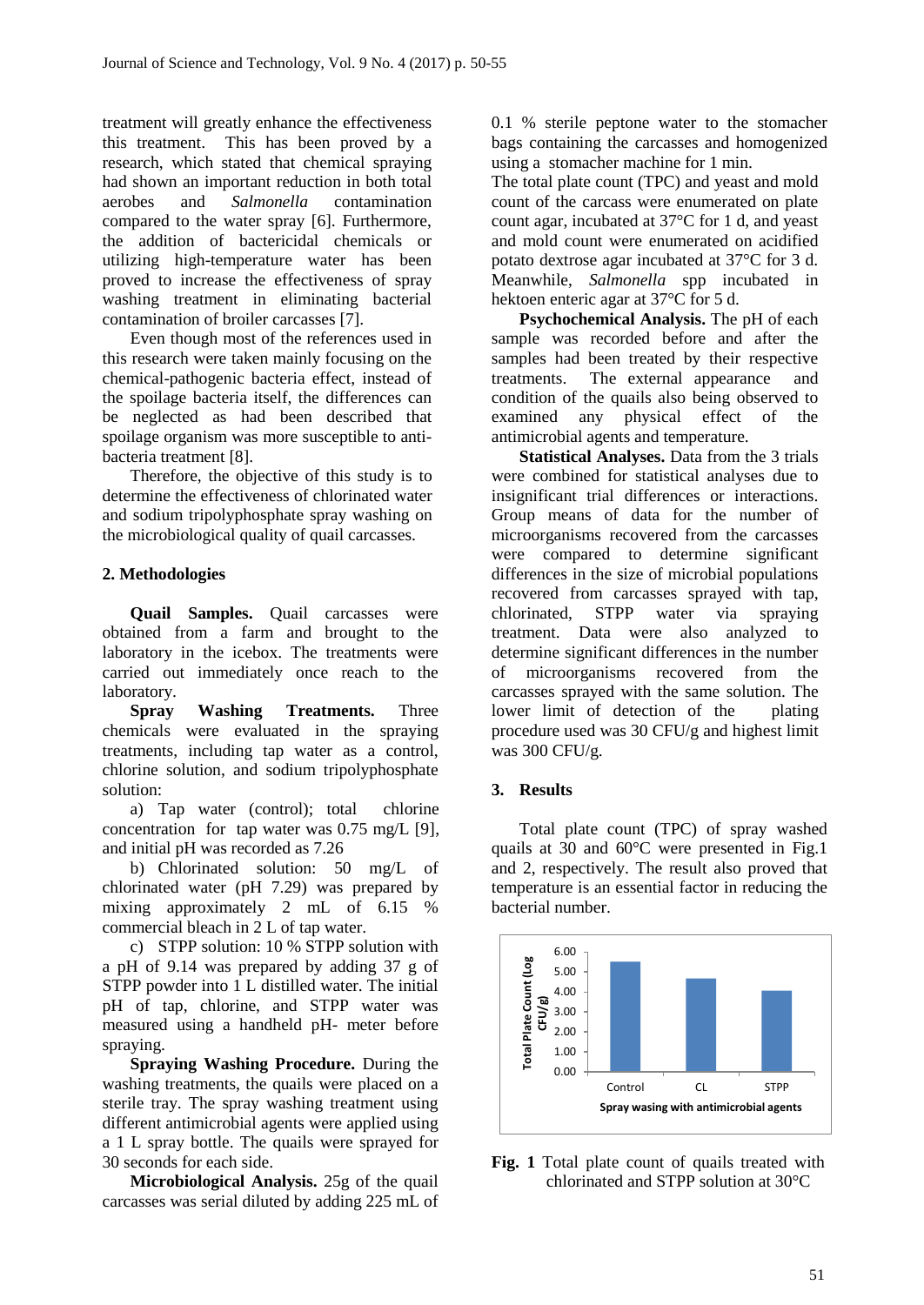

**Fig. 2** Total plate count of quails treated with chlorinated and STPP solution at 60°C

Yeast and mold count (YMC) of spray washed quails at 30 and 60°C were presented in Fig.3 and 4, respectively. By comparison, TPC (Fig. 1) and YMC (Fig 3) displayed a similar pattern of microbial reduction effect, meanwhile, when applied at a higher temperature (60°C), the pattern was disturbed as can be seen in TPC (Fig. 2) and YMC (Fig. 4).

In addition, as expected quails treated with tap water (control) showed the highest TPC, however, a distinct results were obtained (fFg. 2). These result were discussed which included the possibility effect of each treatment and temperature independently and collectively.

*Salmonella* spp was not detected for all treated quails.



**Fig. 3.** Yeast and mold count of quails treated with chlorinated and STPP solution at  $30^{\circ}$ C



**Fig. 4.** Yeast and mold count of quails treated with chlorinated and STPP solution at  $60^{\circ}$ C

#### **4. Discussion**

#### **Effect of Antimicrobial Agents on Microbial Count of Quail**

Fig. 1 and 2 showed the effect of tap water (control), chlorinated water and STPP treatments on the microorganism count of quails. Based on the result obtained there was negative presence of *Salmonella* spp. There was significance different in total bacteria count between the control  $(5.51 \log ctu/g)$  and the CL-treated as well as STPP-treated quails, when applied at 30°C, with the log reduction of 0.83 log cfu/g and 1.45 log cfu/g, respectively. A similar pattern can be observed in yeast and mold count, with STPP had the lowest count, meanwhile, as expected, quails sprayed with control recorded with the highest. These findings were compared with previous research, which showed that STPP had a greater antimicrobial effect than chlorine [10]. Other than that, STPP also had been proved to be effective in decreasing spoilage flora [11], reducing both *S.* Typhimurium and yeast and mold count up to 3.2 log cfu/g and 0.7 log cfu/g [12], respectively. This exhibited anti-fungal activity [13] and effective antimicrobial agent in beef  $[14]$  and pork  $[15]$ .

The effectiveness of STPP in inhibiting bacterial growth on the quail was due to its ability to form a stable complex with metallic ions such as cobalt, copper, and iron, hence, competing with the bacteria's cell membrane chelators for available free ions [16]. As further discussed, this will eventually remove calcium, magnesium and others ions presented on the cell wall that induced the lysis of gram-negative bacteria and retard the growth of gram-positive bacteria and fungi. In one research, the mechanism by hindering the function of STPP using pyoverdine causing poultry spoilage to be fasten [17]. The chickens then can be kept longer after continuous contact with STPP [17]. Hence, the efficacy of STPP in reducing microbial load at temperature of 30°C was better than chlorinated water and control.

#### **Effect of Temperature on Microbial Count of Quail**

Result obtained at temperature 60 °C, for total plate count were different where the count in CL-treated quail was lower than STPPtreated quails.. This reveals that temperature affected the efficacy of the antimicrobial agents. It had been shown that a higher temperature gave out a higher reduction of bacterial count than at 30°C [18].

This may be due to, the effectiveness of the chlorine was highly depended on the production of hypochlorous acid, once chlorine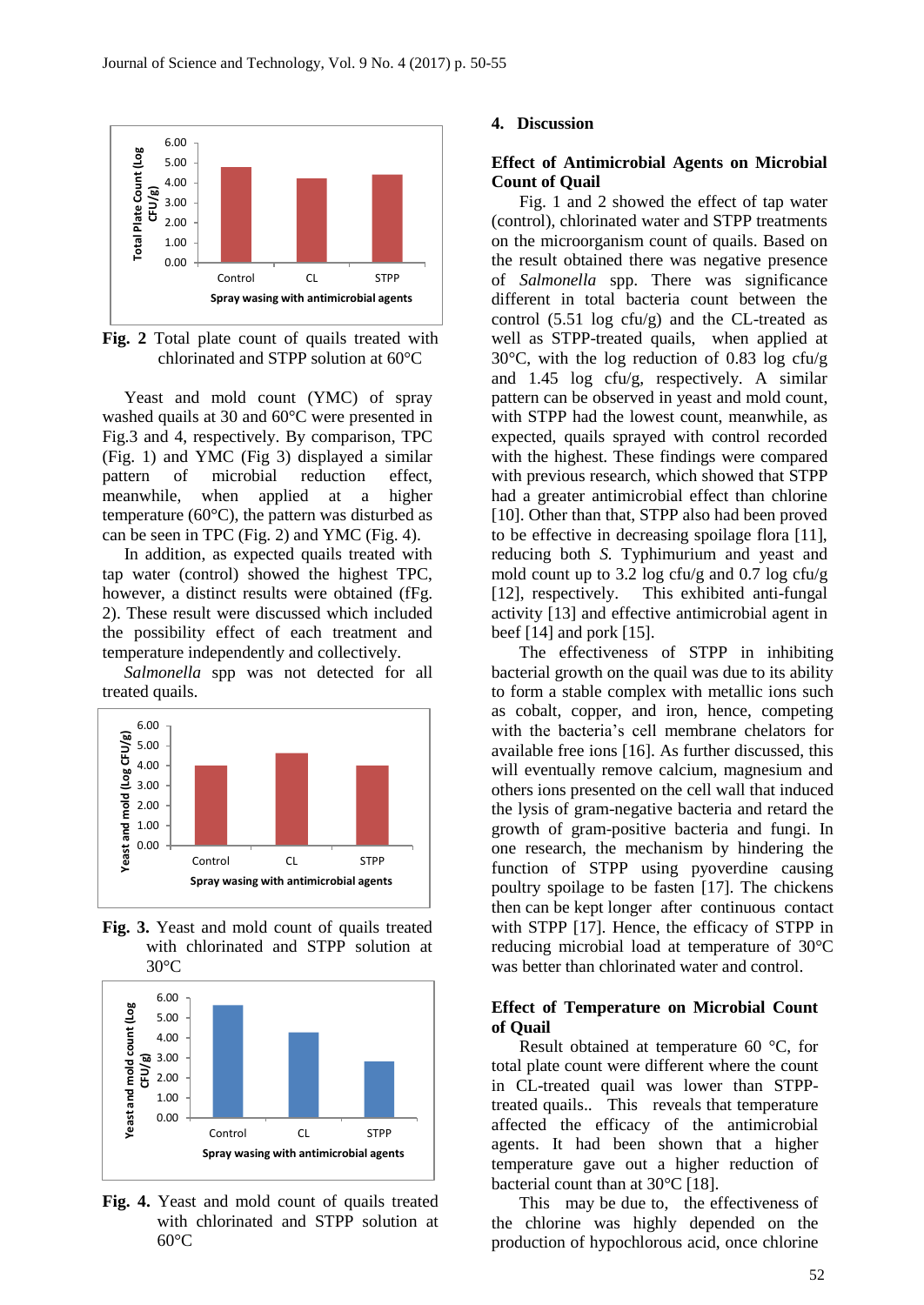contacted with water. As described in [19], hypochlorous acid has a strong oxidizing power and electrical neutrality which caused it to pass through the cell membrane of microorganisms. A pH range of 4 - 7 was required for maximum antimicrobial efficacy [7]. At a higher temperature as the fact that pH falls as temperature increases [20]. This is due to chlorine exhibited corrosive property in high temperature and increasing free chlorine residual at low pH level. Other than that, the result recorded was also follow the pattern by [19] as they found that any changes in pH did not improve the bactericidal action of the chlorine, but the significant bacterial reduction was observed when the temperature was manipulated. CL demanded a very strict parameter to prevent it to exhibit its toxicity such that a maximum concentration of 50 mg/kg of free available chlorine is allowed in poultry processing based on Food Safety and Inspection Service (FSIS) policy [26], optimally work at a low temperature and a pH between 4.0 and 6.0 [7]

However, in another study, [21] reported that chicken samples treated with 50 mg/L at20 °C, 55 °C, or 60 °C no significant differences. Similarly, Northcutt (2005) stated that the addition of chlorine either with or without temperature increased did not improve the reduction number of bacterial count on broiler carcasses.

Meanwhile, *Salmonella* spp. were assumed as absence because no count was enumerated for both the bacteria species on all the quail samples. In addition, bacterial count in controltreated samples was always the highest for both the temperature as well as for all the treated samples. However, control with high temperature had recorded a similar fungal count of 4.01 log cfu/mL with the STPP-treated quail. This may occur due to the synergistic effect of the high temperature condition with the natural residual free chlorine presence in the tap water, an average of 0.75 mg/L chlorine concentration. [9].

## **Effect of the Treatments on the pH and External Appearance of Quail**

For pH analysis, almost all treated quails have a pH within pH 6 to 7 (Fig. 5), regardless of the temperature. No obvious pH changes were observed.

By observation, there was no significant difference in term of the texture and the skin colour of the quail for all the samples before and after the antimicrobial treatment at 30°C (Fig. 6). This is fact as many researchers had proved that

chlorine and STPP did not greatly impact the morphology of the quail. It had found that chicken breast treated with chlorine had no changes in their color and texture even after being stored for 7 days [23], and this also supported by [22], as they, when treated with spray washing for the bird, did not affect carcass skin color. As for STTP, in research done by [24], the sample was found to be reduced in drip loss as well as cooking loss and increase the shear force up to 33 % due to the ability of STPP to water-bind effectively. Meanwhile, at 60 °C (Fig. 7) of all treatments, the sample seems to be appeared white stripping of degree 1, with lighter color compared to the previous temperature that shown reddish meat Based on [25] works, it is due to the heat affecting the meat texture and allow changed in proteins and cook loss.



**Fig 5.** pH of treated quails at 30°C and 60°C



**Fig 6.** The external appearance of the quail at 30°C.Before spray washing treatment on the left and after treatment on the right.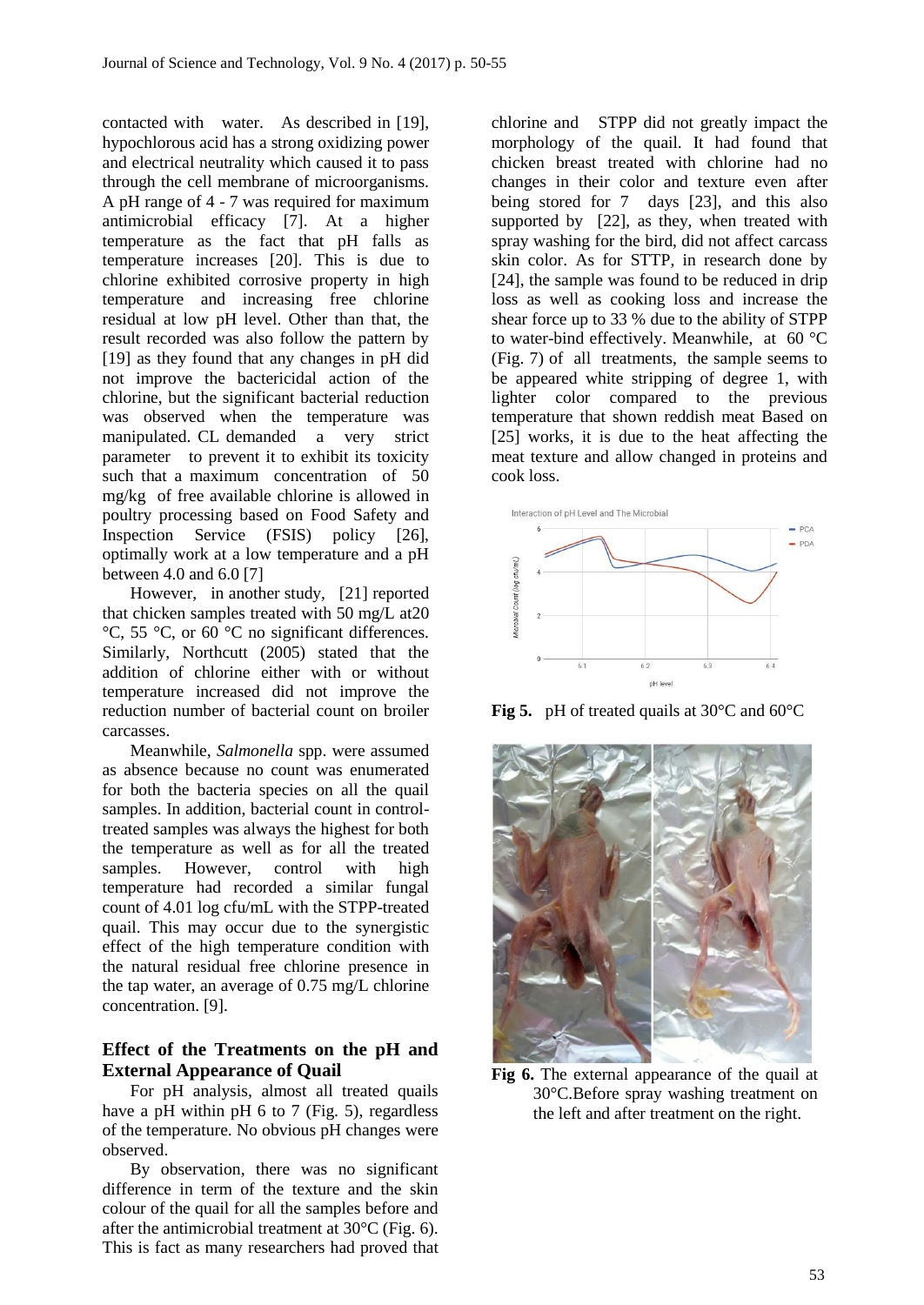

**Fig 7.** The external appearance of the quail at 60°C. Before spray washing treatment on the left and after treatment on the right

#### **5. Conclusion**

In conclusion, STPP had shown a stronger antimicrobial activity in compared with CL and control, at 30°C. Meanwhile, for a higher temperature (60°C), CL showed a lower bacterial count. Therefore, the application of spray washing on quails is able to reduce the microbial load and maintain a good quality of raw quails.

#### **Acknowledgements**

This research was supported by Ministry of Higher Education under *Public-Private Research Network* (*PPRN*) research grant. We thank our collaborator Surada Jaya Sdn. Bhd. for supplying the samples.

#### **References**

- [1] Owens, C. M., Alvarado, C., & Sams, A. R. (2010). Poultry meat processing. Boca Raton, FL: CRC Press.
- [2] Mead, G. C. (1995). Processing of poultry. London: Chapman & Hall.
- [3] Forsythe, S. J., & Hayes, P. R. (1998). HACCP and product quality. Food Hygiene, Microbiology and HACCP,276- 326.
- [4] Gerrero-Legarreta, I., Hui, Y. H., & Alarcón-Rojo, A. D. (2010). Handbook of poultry science and technology. Secondary processing. Hoboken, NJ: Wiley.
- [5] Berrang, M. E., Meinersmann, R. J., & Hofacre, C. L. (2011). Spray washing, absorbent cornstarch powder, and drying time to reduce bacterial numbers on soiled

transport cage flooring. The Journal of Applied Poultry Research,20(3), 378-382.

- [6] Yang, Z., Li, Y., & Slavik, M. (1998). Use of Antimicrobial Spray Applied with an Inside–Outside Birdwasher To Reduce Bacterial Contamination on Prechilled Chicken Carcasses. Journal of Food Protection,61(7), 829-832.
- [7] Bashor, M. P., Curtis, P. A., Keener, K. M., Sheldon, B. W., Kathariou, S., & Osborne, J. A. (2004). Effects of Carcass Washers on Campylobacter Contamination in Large Broiler Processing Plants. Poultry Science,83(7), 1232-1239.
- [8] Río, E. D., Capita, R., Prieto, M., & Alonso-Calleja, C. (2006). Comparison of pathogenic and spoilage bacterial levels on refrigerated poultry parts following treatment with trisodium phosphate [Abstract]. Food Microbiology,23(2), 195-198.
- [9] Ong, C., Ibrahim, S., & Gupta, B. S. (2007). A survey of tap water quality in Kuala Lumpur. Urban Water Journal, 4(1), 29-41.
- [10] Erginkaya, Z., Aydin, Z. S., & Var, I. (2002). Antimicrobial effects of sodium tripolyphosphate and chlorine on chicken carcasses.
- [11] Vareltzis, K., Soultos, N., Koidis, P., Ambrosiadis, J., & Genigeorgis, C. (1997). Antimicrobial Effects of Sodium Tripolyphosphate Against Bacteria Attached to the Surface of Chicken Carcasses [Abstract]. LWT - Food Science and Technology,30(7), 665-669.
- [12] Dincer-Baysal, A. H., & Ünluturk, A. (2005). XVII European Symposium on the Quality of Poultry Meat Doorwerth, The Netherlands,. Effects of organic acid and phosphates on the microbiological stability and on survival of salmonella typhimurium on turkey breast meat.
- [13] Palmeira-De-Oliveira, R., Palmeira-De-Oliveira, A., Gaspar, C., Silvestre, S., Martinez-De-Oliveira, J., Amaral, M., & Breitenfeld, L. (2011). Sodium Tripolyphosphate: An excipient with intrinsic in vitro anti-Candida activity. International Journal of Pharmaceutics,421(1), 130-134.
- [14] El-Rhman, H. A. A. B. D., Marriott, N. G., Wang, H., Yassein, M. M. A., & Ahmed, A. M. (1998). Sodium tripolyphoshate and trisodium phosphate effects on the stability of minced beef. Foodservice Research International, 10(3), 169–184.